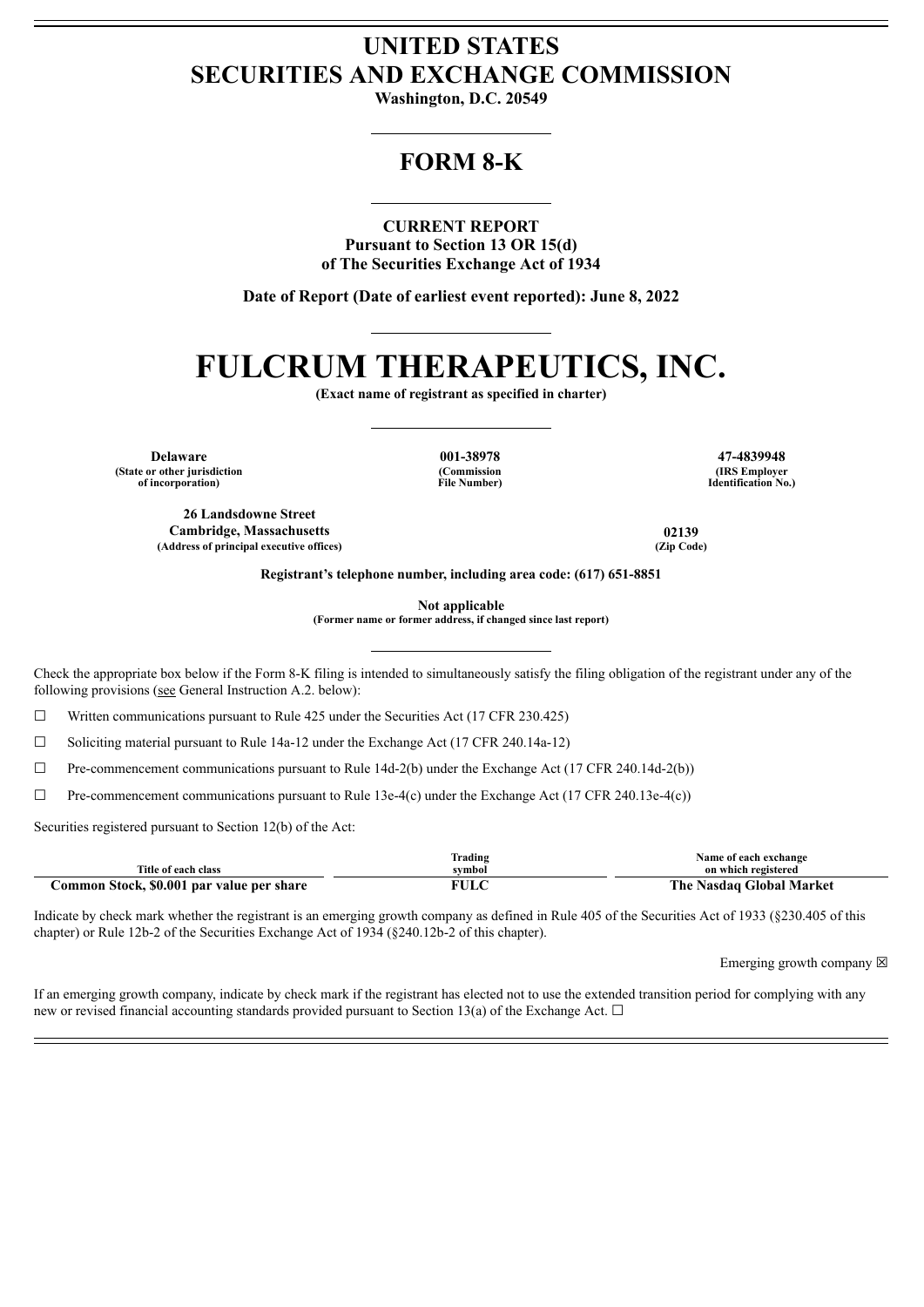#### **Item 5.07 Submission of Matters to a Vote of Security Holders.**

The following is a summary of the matters voted on at the 2022 annual meeting of stockholders of Fulcrum Therapeutics, Inc., or Fulcrum, held on June 8, 2022.

a) Fulcrum's stockholders elected Kate Haviland, Katina Dorton and Robert Gould as class III directors, for a three-year term ending at the annual meeting of stockholders to be held in 2025 and each until his or her respective successor has been duly elected and qualified or until his or her earlier resignation or removal. The results of the stockholders' vote with respect to the election of the three class III directors are as follows:

|               | <b>Votes</b> | <b>Votes</b> | Broker           |
|---------------|--------------|--------------|------------------|
| <b>Name</b>   | For          | Withheld     | <b>Non-Votes</b> |
| Kate Haviland | 25.135.506   | 5.600.007    | 3.833.819        |
| Katina Dorton | 27.146.569   | 3.588.944    | 3.833.819        |
| Robert Gould  | 26.665.833   | 4.069.680    | 3.833.819        |

b) Fulcrum's stockholders ratified the selection of Ernst & Young LLP as its independent registered public accounting firm for the fiscal year ending December 31, 2022. The results of the stockholders' vote with respect to such ratification are as follows:

| <b>Votes</b>            | Votes   | Abstain | <b>Broker</b>    |
|-------------------------|---------|---------|------------------|
| For                     | Against |         | <b>Non-Votes</b> |
| .061<br>34<br>$\lambda$ | 20.325  | 10.946  |                  |